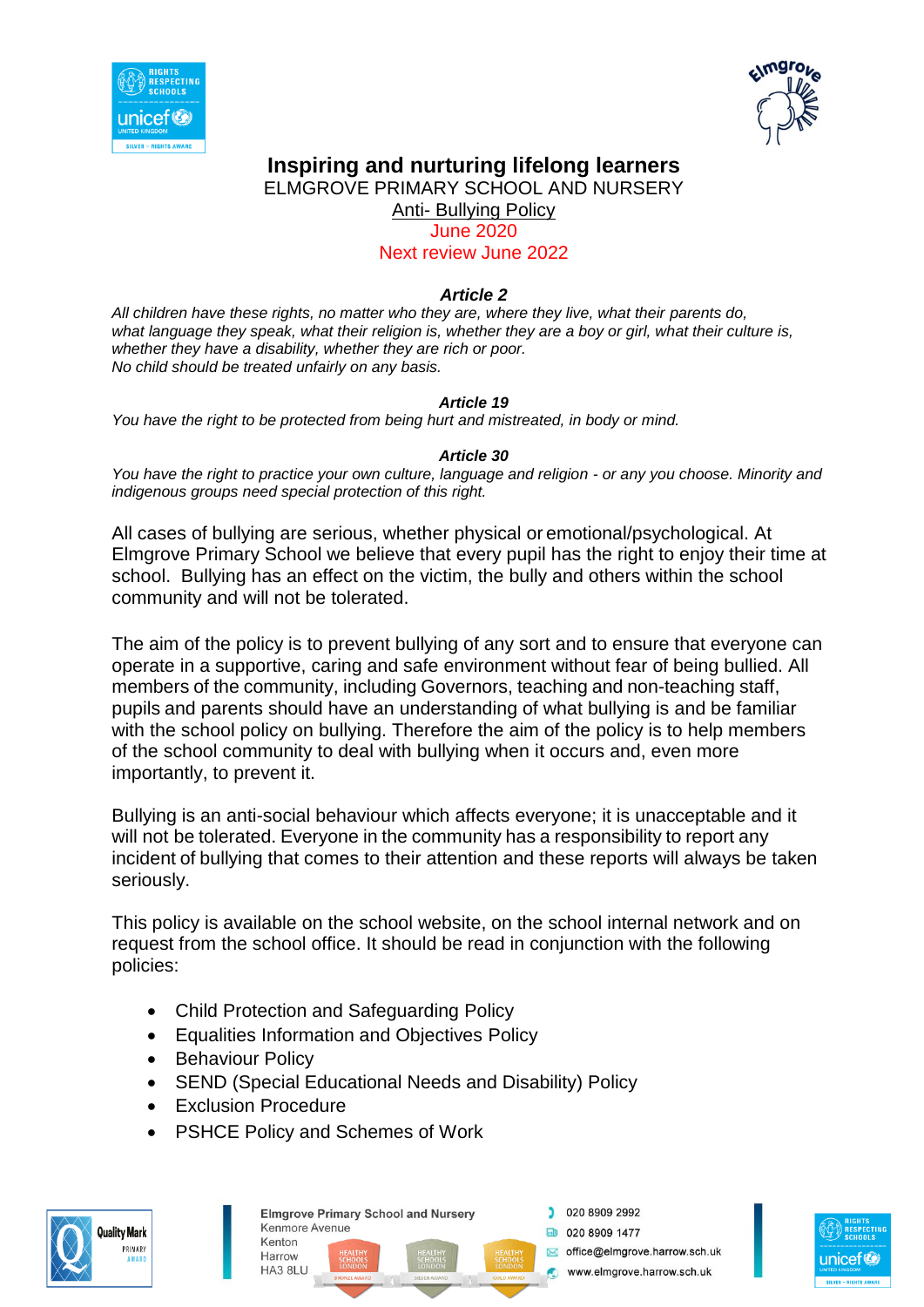



### **Definition**

Bullying may be defined as any deliberately hurtful behaviour, usually but not exclusively repeated over a period of time, which intentionally hurts another pupil or group physically or emotionally where there is an imbalance of power in the relationship. It is often difficult for those being bullied to defend themselves, and it is often motivated by prejudice. Examples of unacceptable bullying behaviour include:

- Physical: pushing, kicking, hitting or any type of violence assault
- Verbal abuse; by name calling, teasing, spreading rumours or making offensive remarks
- Racist
- Cyber-bullying/online, which is defined as the use of ICT by an individual or group in a way that is intended to upset others? Examples include using social websites, mobile phones, text messaging, photographs, video and e-mail
- Indirect emotional tormenting by excluding from social groups or spreading malicious rumours
- Sexual; unwanted sexual contact, sexually abusive or comments

All in our community are expected to behave in a way that enables Elmgrove Golden Values to be carried out.

Developing a culture where children believe in themselves and have ambition to achieve will undoubtedly result in greater engagement and a desire to learn, enabling our children to make strong progress. Our commitment to developing children's positive relationships enables us to work together as a community to create and maintain an environment in which all of us can thrive intellectually, emotionally, spiritually, culturally and physically.

We make clear our expectations of positive behaviour within our rules of Ready, Respectful, Safe and discourage unsociable behaviour. We encourage children to take responsibility for their own actions and behaviour and importantly, we praise good behaviour and effort. We encourage children to discuss, reflect and consider the consequences of their actions.

## **What do we do if bullying takes place?**

Parents can be assured that the school takes all reports of bullying very seriously. Our priority will be to support those being bullied and to stop the bullying. It is the school's responsibility to assess the seriousness of the allegation of bullying and to determine the appropriate next steps for all involved.

We will work to help and support those responsible for the bullying to understand the impact of bullying and to change their behaviour. We have to assess the seriousness by asking key questions such as:





**Elmgrove Primary School and Nursery** Kenmore Avenue Kenton Harrow **HA3 8LU** 

020 8909 2992 **ta** 020 8909 1477 office@elmgrove.harrow.sch.uk www.elmgrove.harrow.sch.uk

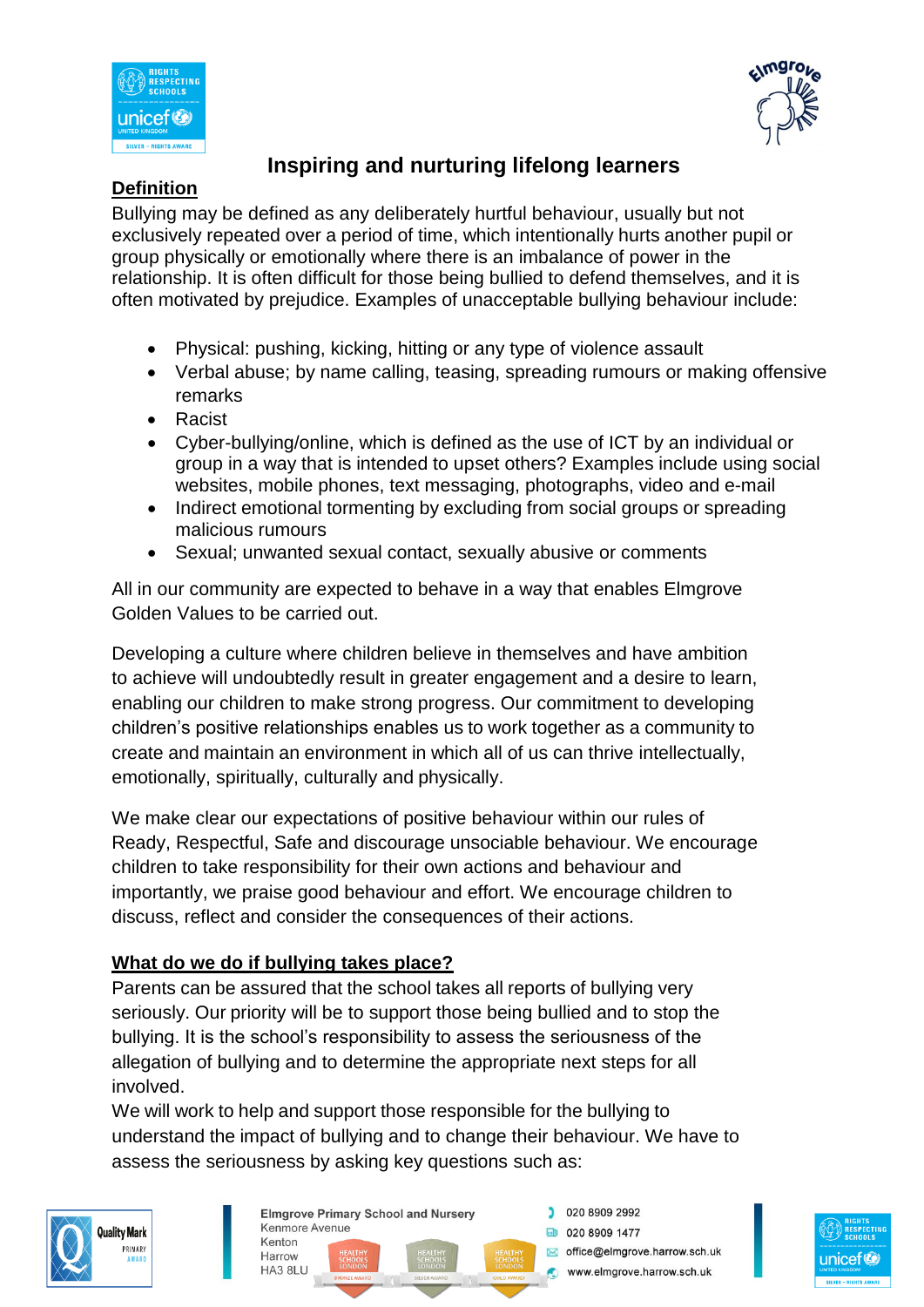



- Was the act done on purpose knowing it would hurt?
- What was the actual hurt suffered?
- How many times has the bullying taken place?
- How long has the bullying been going on?
- Have those involved also bullied other pupils?
- Was there any provocation?

### **Anti-Bullying Procedure**

#### **What to look for:**

Pupils who are being bullied may show changes in behaviour, such as becoming shy and nervous, feigning illness, taking unusual absences or clinging to adults. There may be evidence of changes in work patterns, lacking concentration or truanting from school. They may become aggressive, disruptive or unreasonable. They may have a fear of going to school, ask to move school.

### **What is not Bullying?**

It is important to understand that bullying is not the *odd occasion* of falling out with friends, name calling, arguments or when the occasional trick or joke is played on someone. We teach children about this.

### **What do we do to prevent bullying?**

We want all our pupils to understand the nature of bullying and the effects it has. We want children to know that bullying in any form is not acceptable, and that they must report it immediately if they or anyone else is being bullied. We want them to know that it is not acceptable for anyone to encourage bullying by others and not acceptable to do nothing if they know it is taking place.

In school, we work hard to prevent bullying taking place. Some of the ways we do this are:

- Using assemblies to talk about bullying and give out key messages.
- Taking part in Anti-Bullying Week in November.
- Cyber bullying training
- Daily whole class check-in sessions where children have the chance to discuss how they feel.
- Constantly reviewing all behaviour incidents this includes bullying type behaviours, which is analysed by daily/weekly CPOMS reports, termly behaviour and safeguarding reports and the Headteacher's report which is shared with the governing body.
- Ensuring that they are clear links between personal, social and health education, citizenship, religious education and other curriculum areas. So, all pupils are able to extend and apply their learning in all subjects.
- Lessons, as part of our curriculum, discussing bullying referring to the PSHE



|                  |                                      | <b>Elmgrove Primary School and Nursery</b> |                                    | 020 8909 2992                 |
|------------------|--------------------------------------|--------------------------------------------|------------------------------------|-------------------------------|
| Kenmore Avenue   |                                      |                                            |                                    | 020 8909 1477                 |
| Kenton<br>Harrow | <b>HEALTHY</b><br><b>SCHOOLS</b>     | <b>HEALTHY</b><br>SCHOOLS<br>LONDON        | <b>HEALTHY</b><br><b>SCHOOLS</b>   | office@elmgrove.harrow.sch.uk |
| HA3 8LU          | <b>LONDON</b><br><b>BRONZE AWARD</b> | <b>SILVER AWARD</b>                        | <b>LONDON</b><br><b>GOLD AWARD</b> | www.elmgrove.harrow.sch.uk    |

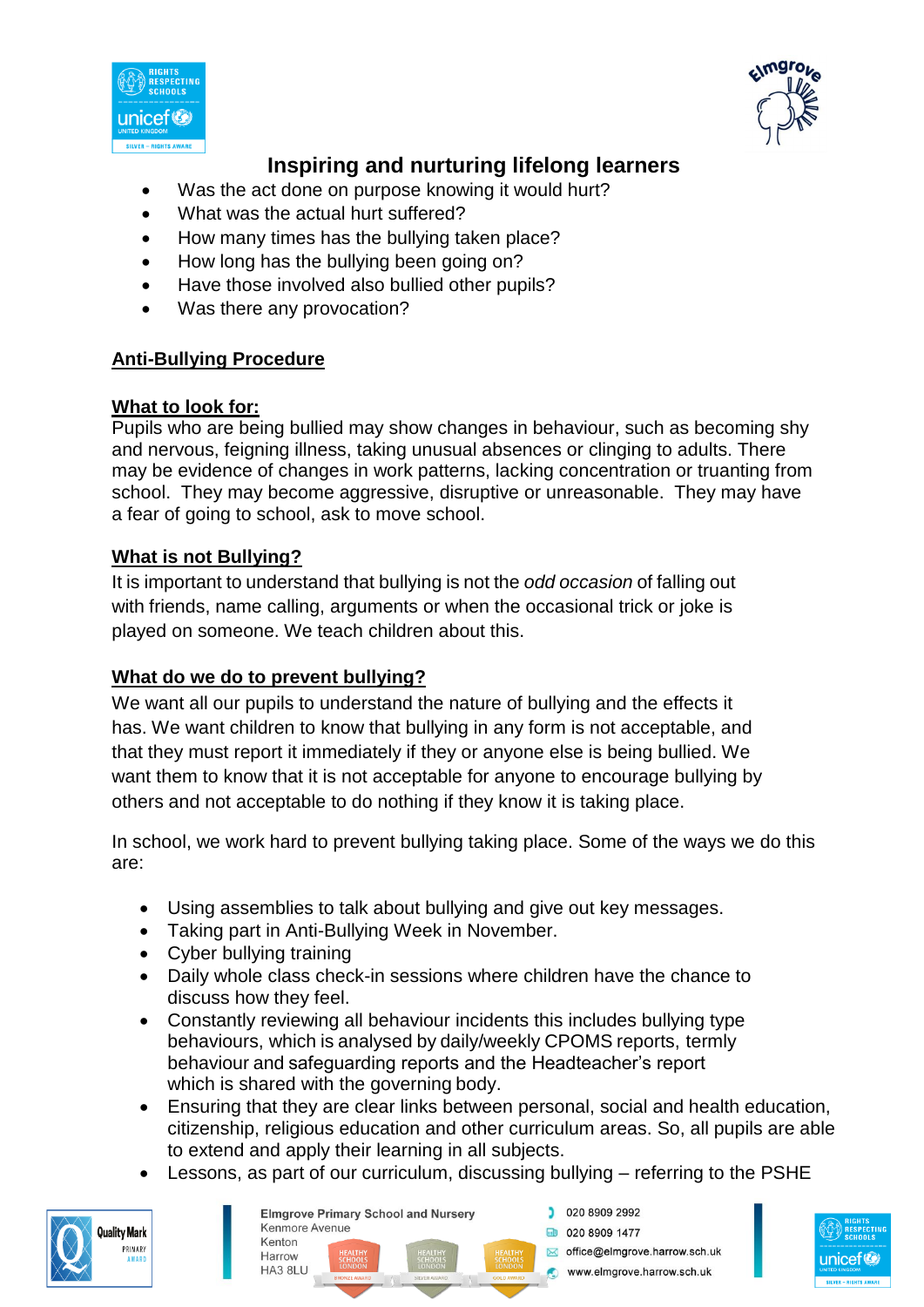



curriculum.

- School, classroom and playground rules and charters make clear the behaviour we expect, and our use of rewards and sanctions.
- Recognised the importance of the physical organisation of our school and the organisation of break times and lunchtimes. This includes staggered lunchtimes, additional staff on the playground, "nurture lunches" and SLT and pastoral staff available to all children during these times.
- Supervision by staff in classrooms and outside at breaks and lunchtimes.
- Providing staff with anti-bullying training.
- Awarding pupils in Reception to Year 6. Dojos demonstrating good learning behaviours.
- Adults modelling language and behaviours for children to follow and learn from.
- Adults challenging inappropriate and/ or abusive language.
- Drop-ins for vulnerable children from the Learning Mentor, Counsellors to ensure all children feel safe in school.
- Lunchtime and after-school clubs.
- Weekly meetings analysing and cross-referencing behaviour concerns/ staff concerns and parent concerns.
- Safeguarding report with Governors.

## **Roles and Responsibilities**

All the community at Elmgrove, pupils, parents and all staff take a shared responsibility for promoting good behaviour and challenging bullying.

## **What to do:**

The way to challenge bullying is for people to be aware of the issues involved, and to be clear in their own minds what action to take should cases arise.

### **If you are the victim:**

- 1. **If you feel able to**, confront the bully by verbally making him/her aware that you think that what he/she is doing is wrong.
- 2. **Do share your feelings with someone else**, trusted friend or adult e.g. Lucy from the Space, Learning Mentor, your class teacher
- 3. **Do talk to a member of Staff** or other trusted adulted.
- 4. **Do call Childline**: 0800 1111

## **Procedure if a pupil should witnesses bullying behaviour:**

- 1. Support the victim by being a friend and making sure you advise them to tell an adult
- 2. Encourage them to speak out, either to confront the bully, or to speak to an adult who can help
- 3. Do not be a bystander





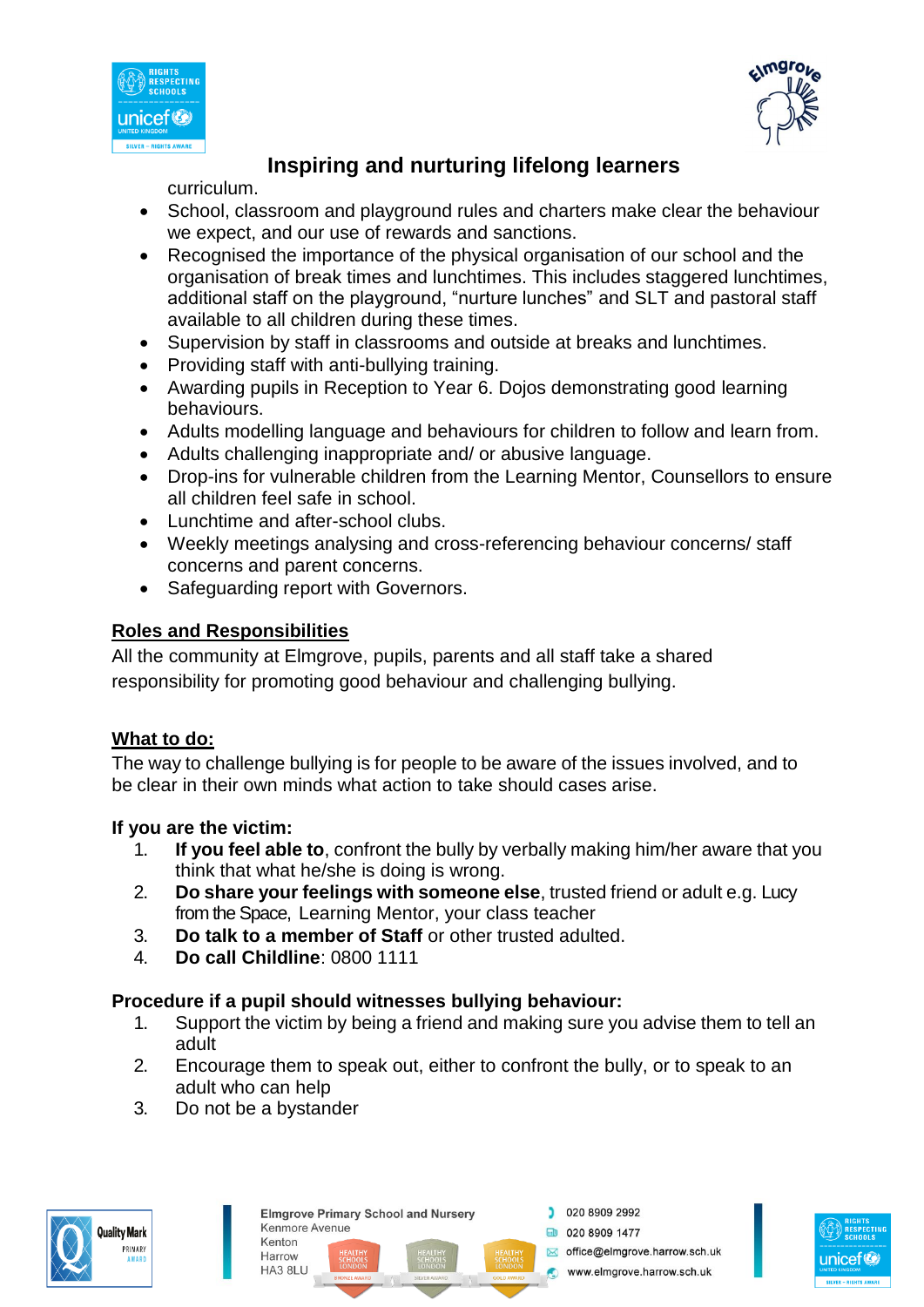



#### **Procedure for members of Staff should you witness an incident of bullying or It is reported to you:**

- 1. Reassure and support the victim and perpetrator outlining immediate action.
- 2. Ascertain the details of the incident and take both pupils to the Assistant Headteacher, Deputy or Head.
- 3. Remember you are part of a very important procedure and you will need to be clear on: when, where, who, why and how long it has been happening.

### **Reporting Procedure**

- 1. Each pupil will be asked, separately to fill out or verbalise the key questions of: When, Where, Who, Why and how long.
- 2. The matter will be fully investigated following the schools Ready, Respectful, Safe rules and Golden Values ethos, which could mean other witnesses making statements too.
- 3. Teachers will be informed of the facts and the outcomes on CPOMS
- 4. All facts and outcomes will be recorded on CPOMS under the title of bullying
- 5. All parents/carers will be informed by telephone and a meeting had within 24hours of the incident being recorded where possible.
- 6. Any behaviour support, nurturing groups, parenting supporting or further referrals to external agencies will be completed within 48hours of the incident where possible so that support is swift for all parties involved.

The school uses the following sanctions for bullying incidents depending on the level of incident once a clear and fair investigation has taken place:

- Loss of privileges within school.
- Expectations that require children to treat others with respect and care.
- Revised or withdrawal from playtimes/ lunchtimes and support by key staff members.
- Excluded from after-school clubs.
- Internal exclusion within school but away from own class.
- Formal Exclusion from school.
- Involvement from outside agencies, for example PSOs.
- If the above does not prevent the reoccurrence of the bullying behaviour the following will be given by the head teacher in accordance to the schools' Behaviour Policies:
- Formal Warning: meeting with the parent where the incident/incidents are discussed and a clear warning of the behaviour not to be repeated.
- **Fixed Term Exclusion**
- **Permanent Exclusion**

In very serious cases, where there is reasonable cause to suspect that a child is suffering or likely to suffer, significant harm, the incident is treated as a child protection (CP) concern and it will be necessary to make a report to Social Services



| <b>Elmgrove Primary School and Nursery</b> |                                      |                                          |                                    |  | 020 8909 2992                 |
|--------------------------------------------|--------------------------------------|------------------------------------------|------------------------------------|--|-------------------------------|
| Kenmore Avenue                             |                                      |                                          |                                    |  | 020 8909 1477                 |
| Kenton<br>Harrow                           | <b>HEALTHY</b><br><b>SCHOOLS</b>     | <b>HEALTHY</b>                           | <b>HEALTHY</b><br><b>SCHOOLS</b>   |  | office@elmgrove.harrow.sch.uk |
| HA3 8LU                                    | <b>LONDON</b><br><b>BRONZE AWARD</b> | SCHOOLS<br>LONDON<br><b>SILVER AWARD</b> | <b>LONDON</b><br><b>GOLD AWARD</b> |  | www.elmgrove.harrow.sch.uk    |